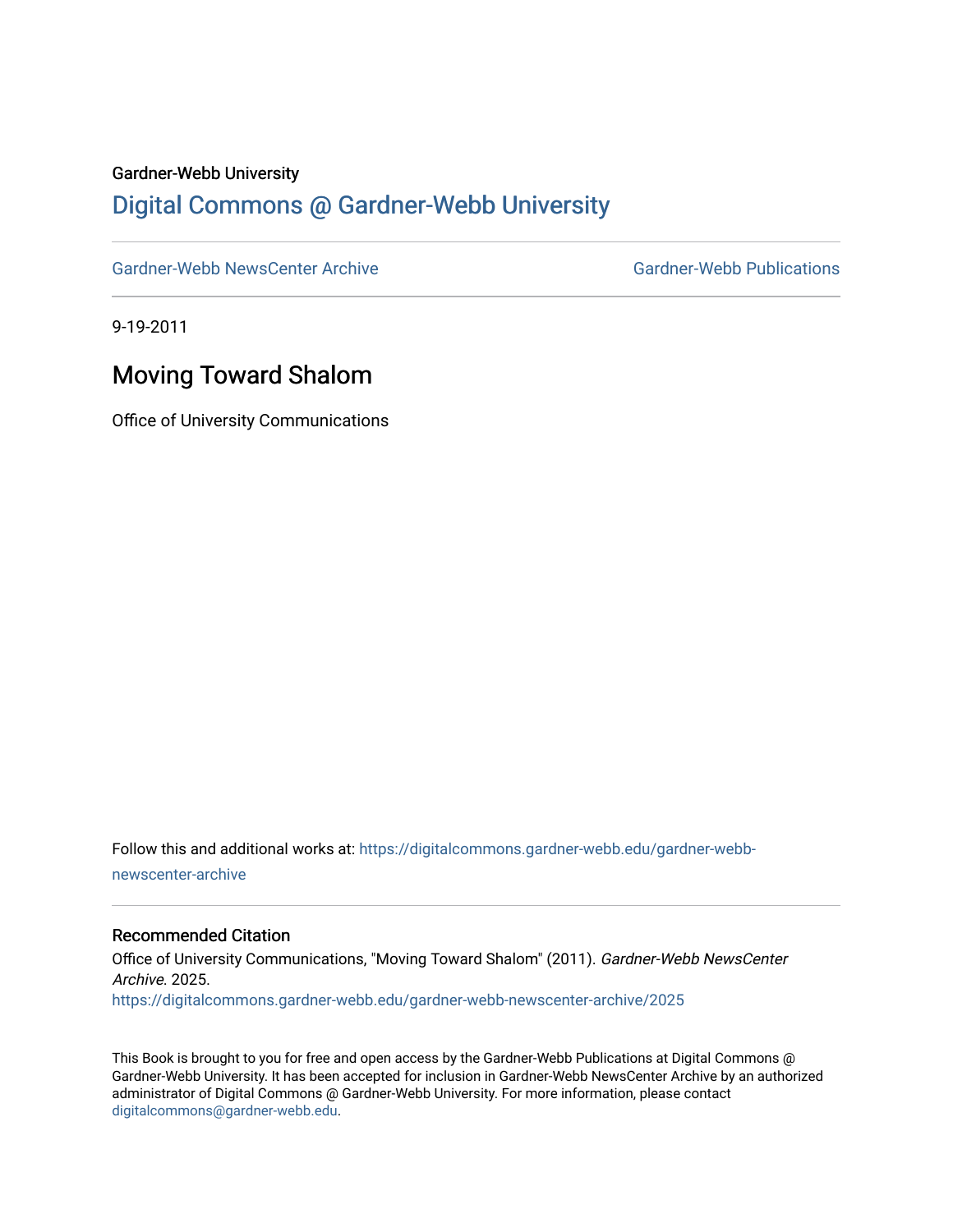# **Moving Toward Shalom**

**webpublish.gardner-webb.edu**[/newscenter/moving-toward-shalom/](https://webpublish.gardner-webb.edu/newscenter/moving-toward-shalom/)

Office of University Communications **September 19, 2011** September 19, 2011

*GWU Divinity Professors, Student, Participate in "Healing Communities" Conference at Wake Forest*

BOILING SPRINGS, N.C. – Three representatives from Gardner-Webb University's School of Divinity will participate in an upcoming conference focused on the intersection of physical health and spiritual wellbeing in the community. The conference, titled "Healing Communities: Conversations Toward Shalom," will take place at Wake Forest University on Sept. 30.

GWU Divinity Professors Dr. Jim McConnell and Dr. Sherri Adams helped plan the conference, and McConnell will give a presentation focused on the communal nature of peace and wholeness in the biblical story. Barbara Massey, a longtime nurse and current divinity student, will present a spiritual care ministry she designed to train churches to meet community members' holistic health needs.

McConnell said the purposes of the "Healing Communities" conversations are best expressed in the event's title.

"The main definition people think of with 'Shalom' is 'peace,'" he said, "but the definition also includes the idea of wholeness. We really want to explore the way peace and wholeness are community ideas, not just individual ideas." He called the workshop's title "an intentional double entendre." They will promote the healing of communities, he said, but they will also explore the ways communities are agents of healing.

"We're trying to promote the idea that, if a person is a member of the community, and that person is suffering, then that's not just the person's problem—that's everybody's problem," he said.

McConnell noted that, like the ministry of Jesus and the early church, the work of communal restoration today is carried out by "people like Barbara [Massey] who are on the front lines actually doing these things we're talking about."

During her 40 years as a registered nurse, Massey felt a growing interest in providing spiritual care for her patients, but it wasn't until she retired that she began pursuing that interest full-time. Now working toward her master's in divinity, with an emphasis in pastoral care, Massey has designed a unique spiritual care ministry geared toward local faith communities.